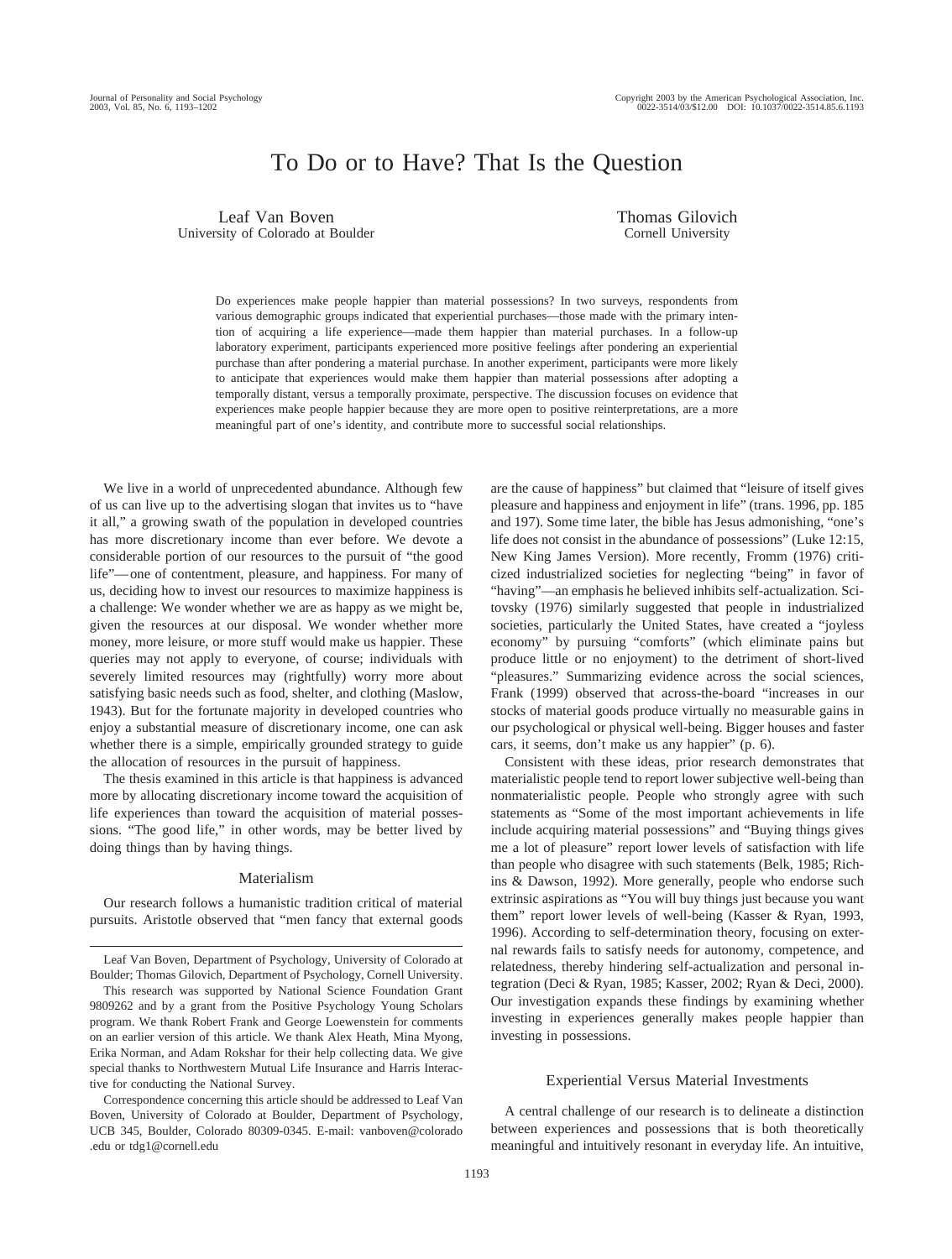easily recognized distinction would advance the practical aim of helping individuals decide how to allocate their discretionary resources. The difficulty, of course, is that the distinction is not always clear-cut. Nearly everyone would deem a hike in the Himalayas to be an experience and a new Patek-Phillipe watch to be a possession. But what about a flat-screen TV or an automobile? Are they possessions or vehicles for experiences?

Although such ambiguities create some interpretive difficulties, they do not render the distinction meaningless. At dusk, it can be difficult to discern whether it is really day or night, but that does not undermine the utility of the general distinction between night and day. One way to meet this interpretive challenge is to rely on people's intentions when investing in their happiness. Thus, *experiential purchases* are those made with the primary intention of acquiring a life experience: an event or series of events that one lives through. *Material purchases* are those made with the primary intention of acquiring a material good: a tangible object that is kept in one's possession.

In drawing this intention-based distinction, we were inspired by two related dichotomies. First, consumer behavior researchers have recently distinguished between hedonic goods, those acquired with the primary intention of fostering enjoyment, and utilitarian goods, those acquired with the primary intention of achieving practical aims (Dhar & Wertenbroch, 2000; Kivetz & Strahilovitz, 2000). A second distinction is the one mentioned earlier between extrinsic goals, which "depend on the contingent reactions of others," and intrinsic goals, which express "desires congruent with actualizing and growth tendencies natural to humans" (Kasser & Ryan, 1996, p. 280). Like ours, these distinctions are imprecise. Is installing a "professional" gas stove in one's kitchen hedonic or utilitarian? Does exercising reflect an intrinsic goal to be healthy, or an extrinsic goal to be physically attractive to others? Despite these ambiguities, the distinctions between hedonic and utilitarian purchases and between intrinsic and extrinsic goals have proved useful to researchers. And, as we shall demonstrate, the categorical distinction between experiential and material purchases, imprecise and imperfect though it may be, is readily recognized and widely shared.

## The Present Studies

We examined whether investing discretionary income in life experiences makes people happier than investing in material possessions. In an initial survey, we asked people to think of experiences and material possessions they purchased during the past month (Study 1), and to indicate how happy those investments made them. In a larger national survey, we investigated whether people from different demographic groups would report that life experiences made them happier (Study 2). Bringing our investigation into the lab, we examined the impact of thinking about experiential versus material purchases on people's current moods (Study 3). Finally, we examined whether experiences might make people happier than possessions partly because experiences are evaluated more favorably over time. Specifically, we examined whether people who adopted a temporally distant perspective expressed a stronger preference for experiences than people who adopted a temporally proximate perspective (Study 4).

#### Study 1: Recent Purchases

How can we examine whether experiences make people happier than material possessions? The simplest approach is to ask them. Accordingly, we asked respondents to describe either the most recent experiential purchase or the most recent material purchase they had made for more than \$100, and to rate how happy the purchase made them. We anticipated that respondents would report that experiential purchases made them happier than material purchases.

We also asked respondents to evaluate the wisdom of their purchase from an economic standpoint. If people believe that their experiences make them happier than their material possessions, do they also deem their experiences to be better financial investments than their possessions? Material possessions, after all, are physically retained over time whereas experiences are not. The continued enjoyment of experiences is only indirect—a pleasant memory, a favorable self-perception, or an enjoyable story to tell. People might therefore judge material possessions to be better financial investments, even if they do not make them happier. We examined this possibility by asking respondents to rate the extent to which the money spent on their purchase was "money wellspent" and whether they thought the money could have been better spent on something else.

We also investigated whether people recognize and make consistent distinctions between experiential and material purchases by asking some respondents ("outsiders") to evaluate other people's purchases. Our definition of experiential and material purchases rests on people's ideographic intentions regarding their investment. The same purchase (a car) can have different meanings for some people ("I need better handling on mountain turns") than for others ("I want to add to my collection"). Because people have little or no access to the intentions surrounding a stranger's purchase, they must infer the intentions from the purchase itself. We were therefore interested in whether outsiders would categorize purchases the same as the respondents themselves.

#### *Method*

*Main survey.* Ninety-seven University of British Columbia (UBC) undergraduates completed a survey in exchange for a chocolate bar. The survey concerned "a purchase you have made with the intention of advancing your happiness and enjoyment in life." Respondents randomly assigned to the experiential purchase condition were asked to think of the most recent experiential purchase they made for more than \$100 and that involved "spending money with the primary intention of acquiring a life experience—an event or series of events that you personally encounter or live through." Respondents in the material purchase condition were asked to think of their most recent material purchase of more than \$100 that involved "spending money with the primary intention of acquiring a material possession—a tangible object that you obtain and keep in your possession."

Respondents then indicated how happy their purchase made them. They were asked, "When you think about this purchase, how happy does it make you?" which they answered on a scale ranging from 1 (*not happy*) to 5 (*moderately happy*) to 9 (*extremely happy*). They were also asked, "How much does this purchase contribute to your happiness in life?" which they answered on a scale ranging from 1 (*not at all*) to 5 (*moderately*) to 9 (*very much*). Respondents also answered two questions about the financial wisdom of their purchase: "To what extent would you say this purchase is money well-spent?" which they answered on a scale ranging from 1 (*not well-spent*) to 5 (*moderately well-spent*) to 9 (*very well-spent*); and, "To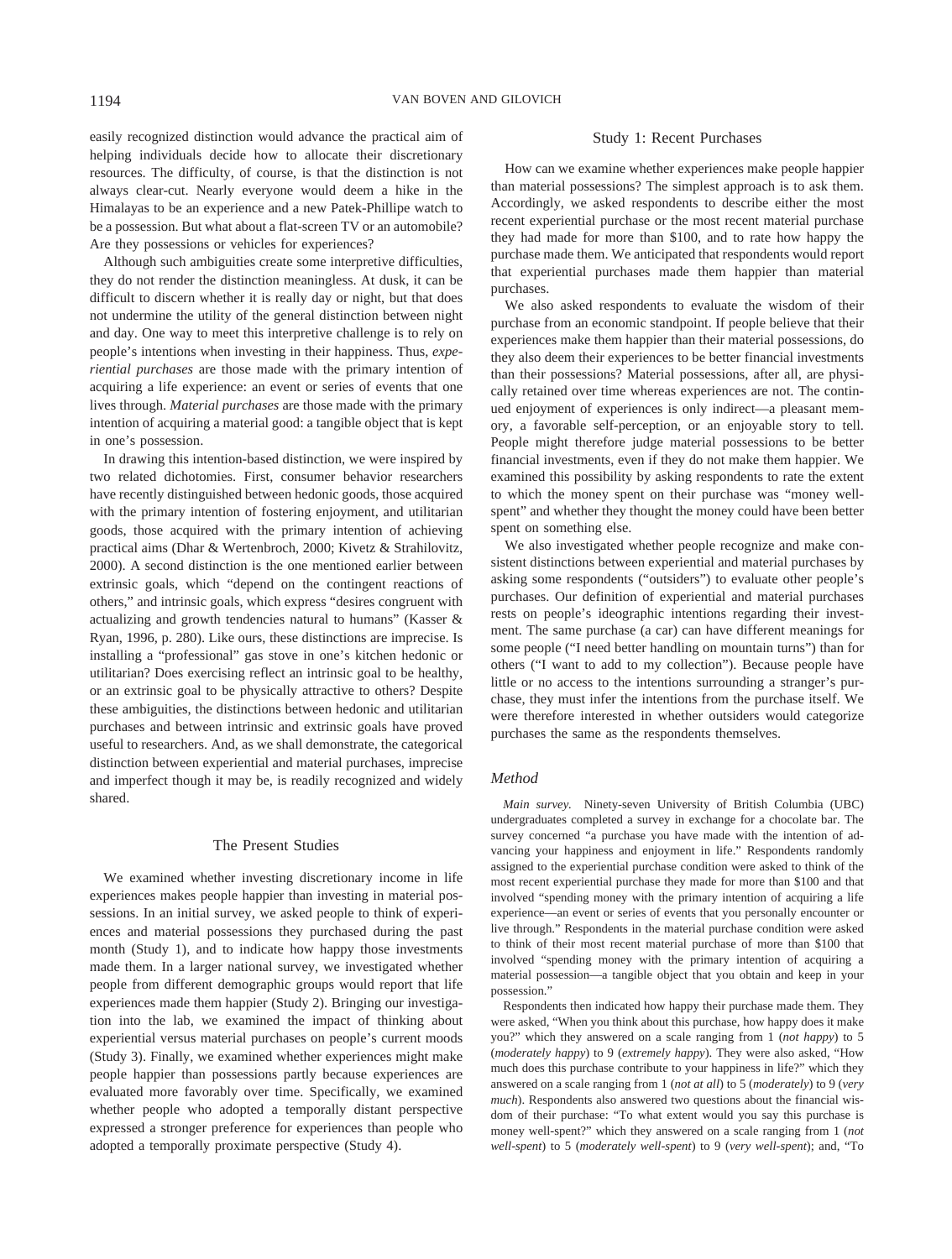what extent do you think the money spent on this purchase would have been better spent on something else—some other type of purchase that would have made you happier?" which they answered on a scale ranging from 1 (*not at all*) to 5 (*moderately*) to 9 (*very much*).

*Outsiders.* Several weeks after completion of the main survey, 42 UBC undergraduates received a candy bar in exchange for reading short summaries of between 15 and 20 randomly selected purchase descriptions from the main survey, approximately half of which were experiential purchases. The outsiders read the same definition of experiential and material purchases given to the survey respondents, but were not told whether the purchases were originally listed as experiential or material. Outsiders rated the extent to which each purchase was experiential or material on a scale ranging from 1 ( *purely material*) to 5 (*equally experiential and material*) to 9 ( *purely experiential*). They also rated how happy each purchase would make them on a scale ranging from 1 (*not at all happy*) to 9 (*extremely happy*).

#### *Results and Discussion*

As anticipated, respondents asked to evaluate an experiential purchase indicated that it made them happier than did those asked to evaluate a material purchase (see Table 1).<sup>1</sup> Respondents also indicated that experiential purchases were better financial investments than material purchases. Participants indicated that, compared with material purchases, experiential purchases made them happier,  $t(95) = 2.91$ ,  $p = .005$ , contributed more to their happiness in life,  $t(95) = 2.44$ ,  $p = .017$ , and represented money better spent,  $t(95) = 2.26$ ,  $p = .026$ . Respondents were also less inclined to say that the money spent on experiences could have been better spent elsewhere than the money spent on material possessions,  $t(95) = -1.94, p = .056.$ 

Respondents' purchase descriptions suggest that the distinction between experiential and material purchases resonates with people in everyday life (see Table 2). There is very little overlap between the two types of purchase descriptions: The most frequently described category of experiential purchases (fees and admissions) was described by only 1 respondent as a material purchase; the most frequently described category of material purchases (clothing and jewelry) was described by only 1 respondent as an experiential purchase.

Outsiders evaluating other people's purchases—for which outsiders must guess the purchaser's intentions—also recognized this distinction. The parenthetical numbers in Table 2 present outsiders' average ratings of purchase descriptions within each purchase

Table 1

*Study 1: Recent Purchases. Respondents' Evaluations of Experiential and Material Purchases Made During the Preceding Month, and "Outsiders'" Ratings of How Happy Other People's Purchases Would Make Them*

|                                                | Type of purchase      |      |
|------------------------------------------------|-----------------------|------|
| Evaluation                                     | Experiential Material |      |
| Main survey                                    |                       |      |
| How happy does thinking about it make you?     | 7.51                  | 6.62 |
| Contributed to your overall happiness in life? | 6.40                  | 5.42 |
| Money well spent?                              | 7.30                  | 6.42 |
| Better spent on something else?                | 3.77                  | 4.52 |
| Outsiders' evaluation                          |                       |      |
| Anticipated happiness                          | 6.78                  | 4 75 |

category. Outsiders rated the experiential purchases as more experiential  $(M = 7.34)$  than the material purchases  $(M = 3.23)$ ,  $t(41) = 15.29, p < .001$ . Furthermore, outsiders predicted that purchases originally described as experiential would make them happier  $(M = 6.78)$  than purchases originally described as material  $(M = 4.25), t(41) = 9.41, p < .001.$ 

These findings bolster the claim that the distinction between experiential and material purchases is widely shared and readily recognized in everyday life. That this distinction was easily made by outsiders—people who did not themselves acquire the purchases—suggests that the experiential and material properties are somewhat inherent to the purchases themselves, not only to people's idiographic intentions regarding the purchase. The distinction between experiential and material purchases is thus both conceptually meaningful and intuitively compelling to people in everyday life.

The between-respondents design of this study casts doubt on the possibility that our results are an artifact of social desirability concerns. To be sure, people may often be more comfortable saying that they are made happier by their experiences than by their material possessions. Indeed, as we describe later, one reason why experiences tend to make people happier is the negative stereotype associated with being materialistic—a stereotype that could make people reluctant to trumpet the hedonic value of their possessions. However, because respondents in this survey were never asked to compare experiential and material possessions directly, social desirability concerns were less likely to have influenced their responses. We present additional evidence against the social desirability interpretation in Study 3.

#### Study 2: National Survey

How widespread is this tendency of experiences to provide greater hedonic value than material possessions? Is it true for men and women? Young and old? Black and White? Rich and poor? The relatively small sample of respondents in Study 1 and the reliance on university students do not allow a full examination of these questions. We therefore explored in a national survey whether people from various demographic groups would endorse the hedonic superiority of experiential purchases over possessions.

#### *Method*

A nationwide cross-section of 1,279 Americans, aged 21–69, was surveyed between November and December 2000 by Harris Interactive on behalf of Northwestern Mutual Financial Network. The survey was conducted over the telephone, with respondents solicited through random-digit dialing. Respondents were those who identified themselves as the "primary financial decision makers in their households." Most of the approximately 180-item survey concerned respondents' attitudes and behaviors with respect to financial planning, such as "How much money would you need to feel secure about your financial future?" Toward the end of the survey, respondents were asked to think of an experiential and a material purchase they had made during their lifetime with "the aim of increasing your

<sup>&</sup>lt;sup>1</sup> There was no reliable difference in the cost of material and experiential purchases (medians  $= $150$  and \$190, respectively). There was a marginally reliable tendency for material purchases to be purchased more recently  $(M = 2.54$  months ago) than experiential purchases  $(M = 4.70$  months ago),  $t(95) = 1.85$ ,  $p = .07$ . Statistically controlling for this difference did not alter any of the results.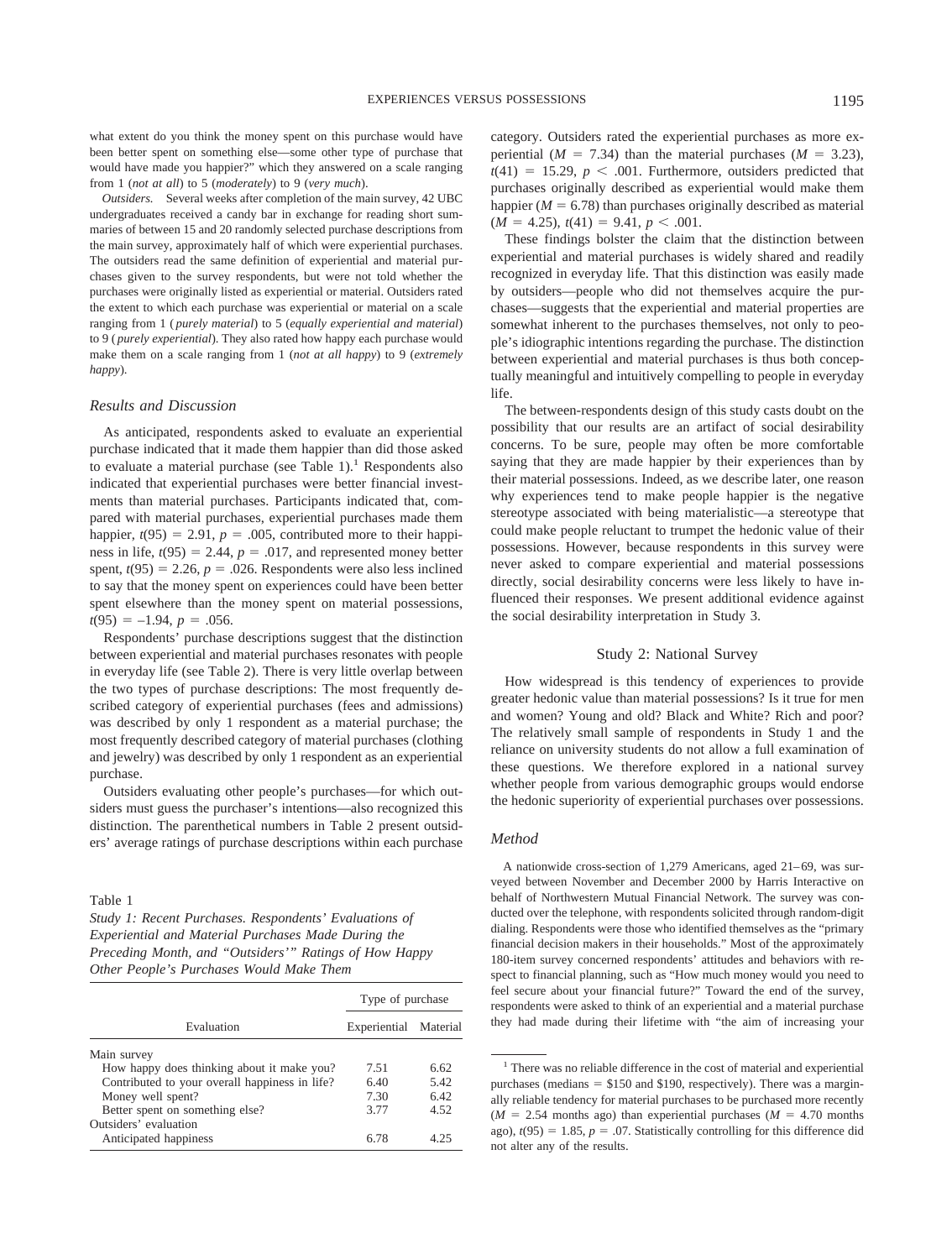#### 1196 VAN BOVEN AND GILOVICH

|                                                     | Type of purchase |              |
|-----------------------------------------------------|------------------|--------------|
| Purchase category                                   | Experiential     | Material     |
| Beauty spas and products                            | 4% (2.57)        | 2% (4.10)    |
| Books and compact discs                             |                  | 2% (4.22)    |
| Clothing and jewelry                                | 2% (3.57)        | 62% (2.86)   |
| Dining                                              | 17% (7.60)       |              |
| Fees and admissions (to concerts, ski slopes, etc.) | 43% (7.49)       | $2\%$ (6.00) |
| Televisions, stereo, and computer equipment         |                  | 26% (3.47)   |
| Travel                                              | 32\% (7.51)      |              |
| Other                                               | 2% (4.77)        | 6% (4.92)    |

Table 2 *Study 1: Recent Purchases. Percentage of Experiential and Material Purchases in Each of 10 Categories*

*Note.* A dash indicates there was no purchase description in that category. Numbers in parentheses are "outsiders'" ratings of the extent to which the purchase was experiential versus material on a scale ranging from 1 ( *purely material*) to 5 (*equally material and experiential*) to 9 ( *purely experiential*).

happiness." Respondents were then asked, "When you think about these two purchases, which makes you happier?" They answered by selecting "my experiential purchase," "my material purchase," "not sure," or "decline to answer."

#### *Results and Discussion*

Respondents who declined to answer whether their experiential or material purchase made them happier (1%) were excluded from all analyses (resulting  $N = 1,263$ ).

As expected, respondents were substantially more likely to report that their experiential purchases made them happier than their material purchases (57%, 95% confidence interval  $= 54%$ 60%) than they were to report that their material purchases made them happier than their experiential purchases (34%, 95% confidence interval  $= 31\% - 37\%$ ).

Our primary interest, however, was the relationship between respondents' demographic profiles and their endorsement of experiential over material purchases. As illustrated in Table 3, across a variety of demographic categories, respondents were more likely to report that their experiential purchases made them happier than they were to report the reverse. That is not to say that there were no demographic differences: Women, younger individuals, and those living in urban or suburban communities were a bit more likely to indicate that experiences made them happier than were men, elderly people, and those living in rural communities. However, even in those categories less likely to favor experiences over possessions, a greater proportion of respondents indicated that their experiences made them happier than the reverse. Reporting that experiences make one happier than possessions is thus the rule not the exception.

A further demographic difference is noteworthy. Respondents' level of income (see Figure 1) was positively associated with their endorsement of experiential over material possessions—so much so that respondents with the lowest levels of income were equally likely to indicate that material or experiential purchases made them happier. A similar pattern emerged for education, which is highly correlated with income (cf. Witter, Okun, Stock, & Haring, 1984). In fact, people with the lowest levels of education (some high school or less) were slightly more likely to indicate that material possessions made them happier, whereas respondents with at least a high school degree were more likely to indicate that experiences made them happier. These patterns are perhaps not surprising. Individuals with little or no discretionary income (typically those with the least education) must allocate most of their resources toward the satisfaction of basic needs, and may have fewer opportunities to worry about the relative benefits of experiences and possessions in the pursuit of happiness.

Although one can speculate about potential causes underlying the demographic differences in endorsement of experiential over material purchases, such speculation should be viewed with caution. Because respondents did not provide us with purchase descriptions in this survey, we cannot discern whether the differential endorsement of experiences over material possessions stems from evaluations of different types of purchases or from different evaluations of similar purchases. It is quite likely that younger, wealthier, more educated individuals purchase different types of experiences than older, less educated, and less wealthy individuals. It is also possible that these different groups purchase similar kinds of experiences and possessions, but evaluate them differently. We suspect that wealthier, more educated people may have been acculturated and educated in a system that emphasizes selfactualization, which might help them reap greater psychological benefits from experiences. Establishing causal clarity and unpacking these demographic differences is an important issue for further research.

#### Study 3: Mood Experiment

Respondents in the previous surveys reported that their experiential purchases made them happier than their material purchases. Our interpretation of these results assumes, as do many subjective well-being researchers, that people can accurately report their own happiness (Larsen, Diener, & Emmons, 1985; Lyubomirsky & Lepper, 1999). This assumption is substantiated by findings indicating that self-reported measures of happiness are internally consistent, stable, and converge with informant and spouse reports (Costa & McCrae, 1980; Lyubomirsky & Lepper, 1999). But critics of this assumption note that transient, contextual factors can influence measures of subjective well-being (e.g., Schwarz & Strack, 1999). And even if people can report their own subjective well-being, they may not be able to accurately report the causes of their well-being. Partly because of these concerns, some research-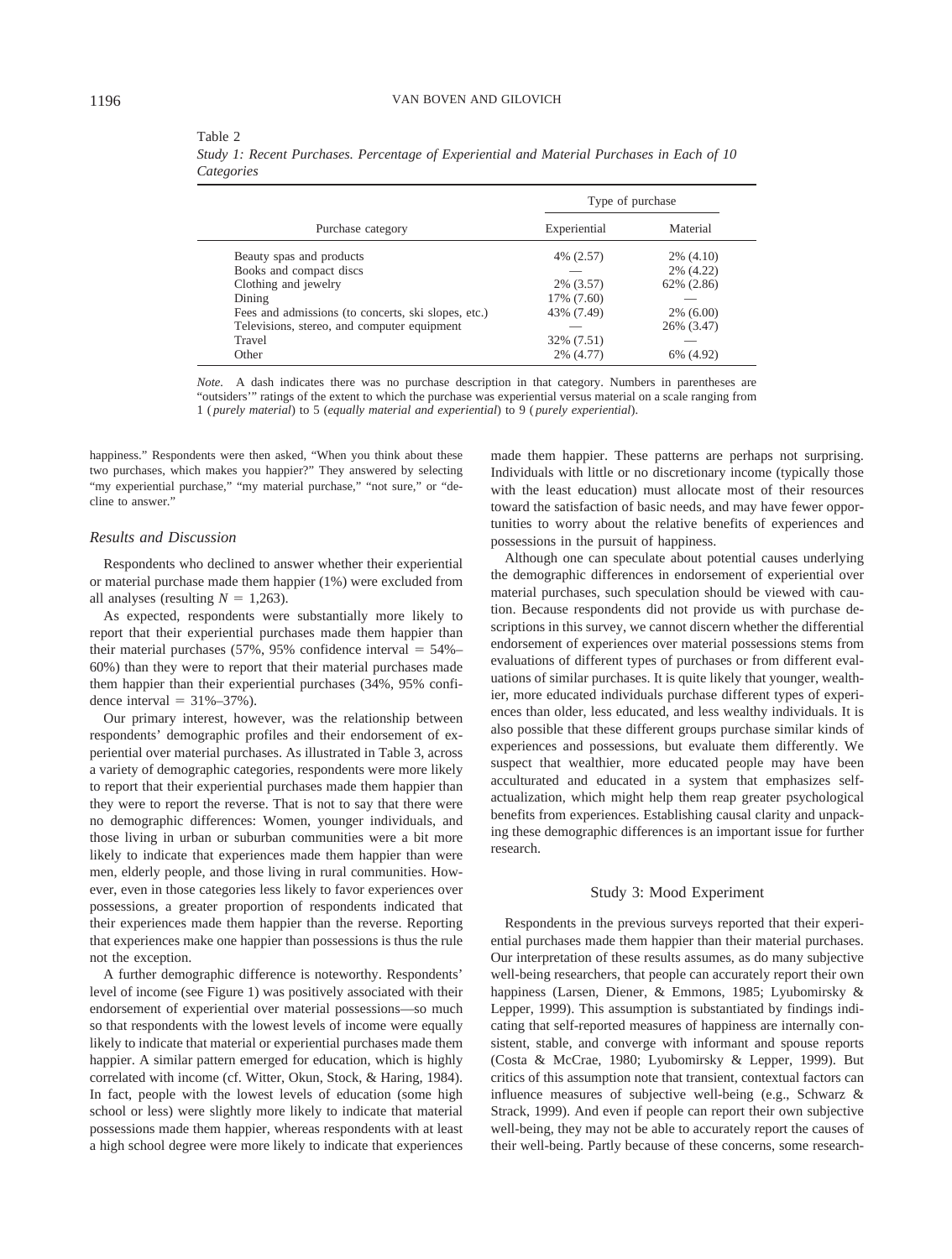| Table 3 |                          |  |
|---------|--------------------------|--|
|         | Study 2: National Survey |  |

|                                      | Type of purchase |          |
|--------------------------------------|------------------|----------|
| Demographic category                 | Experiential     | Material |
| Age                                  |                  |          |
| $21 - 34(350)$                       | 59%              | 36%      |
| $35 - 54(645)$                       | 58%              | 31%      |
| $55 - 69$ $(268)$                    | 49%              | 38%      |
| Employment                           |                  |          |
| Employed full or part-time (941)     | 58%              | 33%      |
| Retired or unemployed (218)          | 47%              | 39%      |
| Students and homemakers (102)        | 67%              | 25%      |
| Ethnicity                            |                  |          |
| White (1,000)                        | 58%              | 33%      |
| Black/African American (133)         | 53%              | 36%      |
| Asian/Pacific Islander (17)          | 47%              | 29%      |
| Other/decline to answer (113)        | 46%              | 42%      |
| Gender                               |                  |          |
| Male (591)                           | 51%              | 38%      |
| Female (672)                         | 62%              | 30%      |
| Marital status                       |                  |          |
| Single, separated, or divorced (336) | 60%              | 32%      |
| Married or living together (895)     | 56%              | 34%      |
| Political affiliation                |                  |          |
| Democrat (418)                       | 55%              | 35%      |
| Republican (454)                     | 63%              | 29%      |
| Independent (267)                    | 57%              | 33%      |
| Region                               |                  |          |
| East (288)                           | 59%              | 33%      |
| South $(411)$                        | 55%              | 35%      |
| Midwest (295)                        | 57%              | 32%      |
| West (267)                           | 56%              | 35%      |
| Residential environment              |                  |          |
| Urban (363)                          | 56%              | 35%      |
| Suburban (654)                       | 59%              | 31%      |
| Rural (246)                          | 49%              | 40%      |

*Note.* Percentage of respondents in various demographic categories who indicated that their experiential purchase made them happier than their material purchase, and the percentage indicating the reverse. The remaining percentage in each demographic category was unsure whether experiential or material purchases made them happier. Numbers in parentheses represent the number of respondents in each demographic category (*N* 1,263). Respondents within each demographic category who declined to answer are not included in the table.

ers advocate the abandonment of global assessments of well-being in favor of moment-to-moment reports of feelings (e.g., Kahneman, 1999; Stone, Shiffman, & DeVries, 1999).

We designed an experiment with this critique in mind. We asked participants to describe either an experiential or material purchase. One week later, we asked them to read their description and ponder their purchase. At both times, we measured participants' current feelings. If, as we hypothesize, thinking about experiential purchases makes people happier than thinking about material purchases, pondering an experience should have a more positive effect on participants' current feelings than pondering a material possession. This design thus avoids any limitations inherent in retrospective, more global evaluations of happiness. It also permits a closer examination of the possibility that our earlier results are an artifact of social desirability concerns. A report of one's mood is simply that—a report of how one feels at the moment for whatever reason. It is not a report of how one feels because of one type of purchase or another, and hence there is no need for participants to disguise their true responses because one type of purchase may be more socially desirable than another.

#### *Method*

Seventy Cornell University undergraduates were offered course credit to participate in two sessions, approximately 1 week apart.<sup>2</sup> Upon arrival at the first session, participants completed a "Background Questionnaire" that the experimenter described as a tool that would "assess factors that may or may not affect behavior in experiments." The questionnaire contained two measures of participants' current mood. Participants first rated their current mood on two bipolar scales, one ranging from  $-4$  (*bad*) to  $+4$  (*good*), and another ranging from  $-4$  (*sad*) to  $+4$  (*happy*; cf. Forgas, 1999). Participants then completed a shortened version of the Affectometer 2 scale, which assesses one's current experience of positive and negative feelings (Kamman & Flett, 1983). Specifically, participants rated how much each of 14 adjectives described how they felt "right now" on 7-point scales ranging from 1 (*not at all*) to 7 (*a great deal*). The adjectives were as follows: *clear-headed*, *depressed*, *discontented*, *enthusiastic*, *free-and-easy*, *good-*

<sup>2</sup> Although participants were required to attend both sessions to receive credit, an additional 15 participants (6 in the experiential purchase condition and 9 in the material purchase condition) did not return for the second session. Their data are not included in the analyses.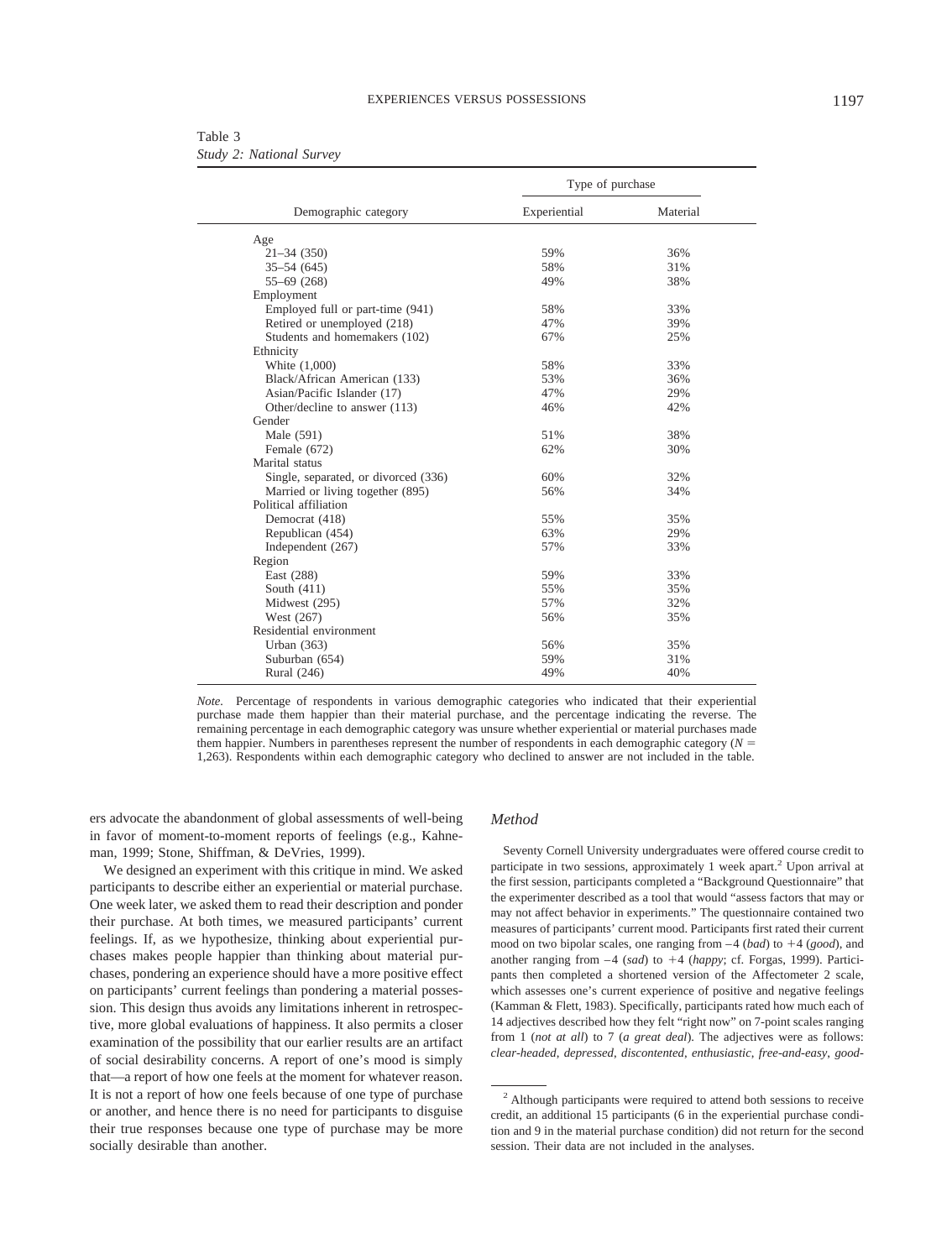

*Figure 1.* Percentage of respondents with different levels of income who indicated that their experiential or material purchase made them happier. Numbers in parentheses are the number of respondents in each income category; the 127 respondents who either were not sure of their income category or declined to answer are not included in the graph. The remaining percentage of respondents in each category were not sure whether their experiential or material purchase made them happier.

*natured*, *helpless*, *hopeless*, *impatient*, *lonely*, *loving*, *optimistic*, *satisfied*, and *withdrawn*.

Participants were next asked to write a description of a purchase they were happy with and that had been made either by them or for them during their lifetime. Participants were randomly assigned either to the experiential purchase condition or to the material purchase condition. Participants were asked to describe the purchase itself, not the surrounding circumstances. They were asked not to describe a gift they had purchased for someone else, although they were allowed to describe gifts received.

When participants arrived for the second session, approximately 1 week later, they were escorted to private rooms and given 10 min to read and contemplate their description from the first session. Afterward, they were asked, "When thinking about your purchase, how happy does it make you?" which they answered on a scale ranging from 1 (*not happy*) to 9 (*extremely happy*). The experimenter then said that the study was complete. As an apparent afterthought, the experimenter mentioned that, "We'd better have you complete a Background Questionnaire." Participants were then given the same questionnaire they had completed during the first session. After completing the questionnaire, participants were thanked and debriefed.

#### *Results*

Consistent with the preceding surveys, participants in the experiential purchase condition reported that thinking about their purchase made them happier  $(M = 7.51)$  than did participants in the material purchase condition ( $M = 6.86$ ),  $t(68) = 2.26$ ,  $p = .027$ . Our primary analysis, however, concerned the effects of contemplating experiential versus material purchases on participants' mood. We averaged participants' ratings of their current mood on the good–bad and happy–sad scales from each session into a single measure  $(rs = .92$  and .82, for Sessions 1 and 2, respectively). After appropriate reverse scoring, with higher numbers reflecting more positive (and less negative) feelings, participants' 14 responses to the Affectometer 2 were also averaged to create a single measure for each session (Cronbach's  $\alpha = .90$  for each session). These two measures were then standardized and averaged into an overall index for each session. Within Sessions 1 and 2, the two measures were significantly correlated ( $r_s = .73$  and .76, respectively). The correlation across sessions of the overall index was .52.

To examine whether contemplating an experiential purchase placed participants in a relatively better mood than contemplating a material purchase, we conducted an analysis of covariance comparing Session 2 standardized mood scores of participants in the experiential and material purchase conditions, controlling for their standardized mood scores during Session 1. As anticipated, participants in the experiential purchase condition were in a relatively better mood (adjusted  $M = 0.20$ ) than were participants in the material purchase condition (adjusted  $M = -0.20$ ),  $F(1, 67) =$ 4.59,  $p = .036$ <sup>3</sup> Furthermore, the correlation between participants' reports of how happy thinking about their purchase made them and their mood during Session 2, controlling for their mood during Session 1, was .34 ( $p = .04$ ).

#### *Discussion*

These results indicate that the experience of remembering experiential purchases makes people happier than the experience of remembering material purchases, corroborating people's selfreports of how happy thinking about their purchases make them.

<sup>3</sup> There was no significant difference in mood during Session 1 (*M*s  $-0.05$  and  $0.05$ , for experiential and material purchases, respectively;  $t < 1$ ). Analyzing Session 2 moods without including the Session 1 scores as a covariate yields a marginally significant difference in the expected direction,  $F(1, 68) = 2.50, p = .12$ .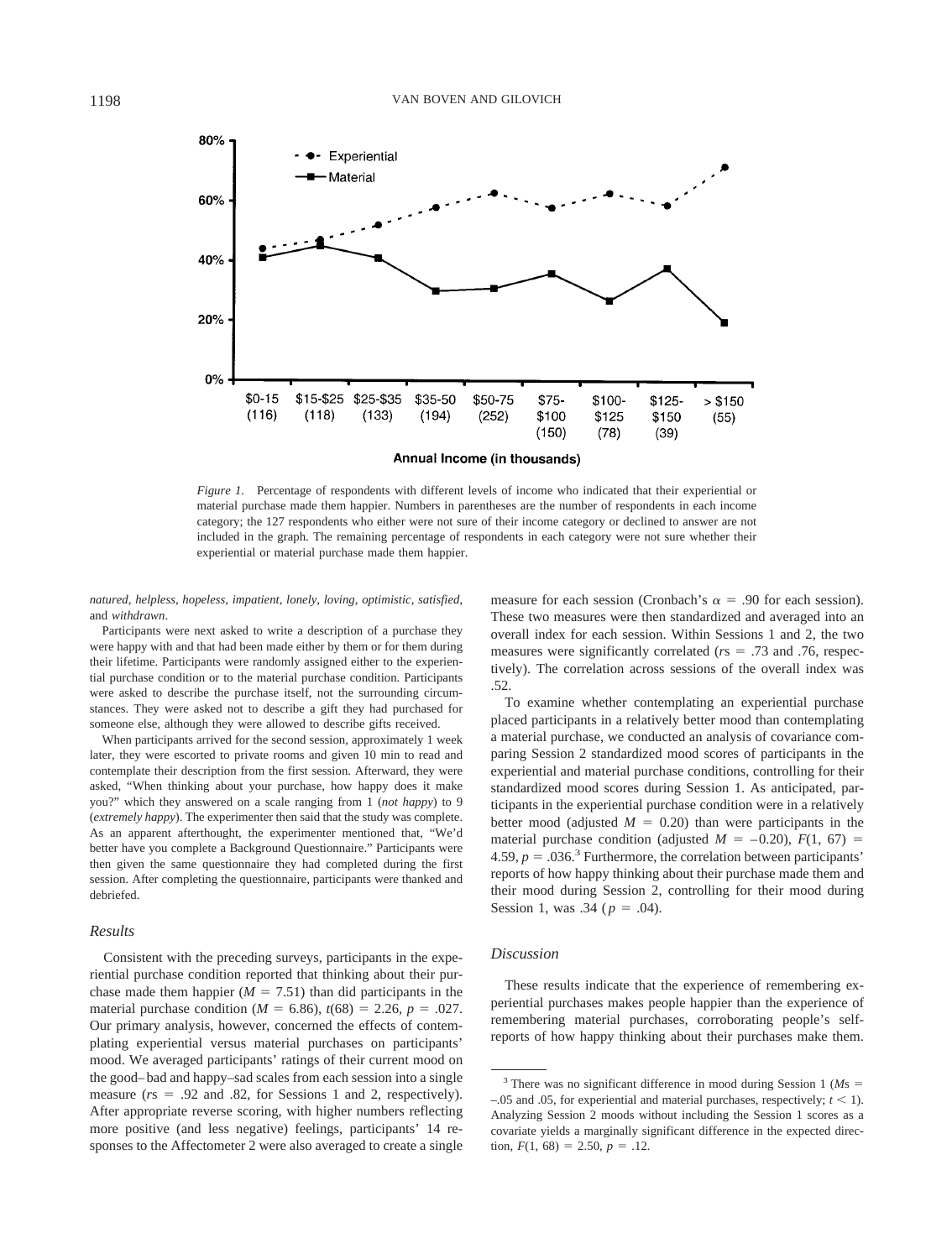Some researchers (e.g., Kahneman, 1999) recommend that measures of happiness incorporate not only the valence and intensity of feelings, but also the frequency with which individuals experience those feelings. The results of this experiment indicate that thinking about experiential purchases gives people more pleasure than thinking about material purchases; but do people also think about their experiential purchases more often? As an initial examination of this possibility, we administered a short, anonymous survey to 40 Cornell University students, asking them to think of one experiential purchase and one material purchase they had made and were happy with. When asked which purchase they thought about more often, a clear majority  $(83\%, 95\% \text{ confidence interval } =$ 71%–94%) indicated that they "mentally revisited" their experiential purchase more often than their material purchase. This suggests that thinking about experiences not only makes people happier than thinking about material possessions, they also think about their experiences more often.

#### Study 4: Temporal Perspectives

Experiences may make people happier than material possessions in part because experiences are more open to increasingly favorable interpretations over time. One reason (of several) for this difference is that experiences may have more favorable abstract, higher level features than material possessions. Visiting a museum, for example, may have more favorable higher level meanings ("learning," "becoming cultured") than a new shirt, and these deeper meanings may figure more prominently in people's construal of the museum visit over time. Indeed, people generally construe objects in terms of their central, higher level features when adopting a temporally distal perspective, but construe them in terms of peripheral, low-level features when adopting a temporally proximal perspective (Trope & Liberman, 2003). Academic conferences, for instance, are often construed more favorably in the psychologically distant past or future than in the psychologically near past or future because the abstract, high-level features (visiting interesting places and advancing science) are more favorable than the peripheral, low-level features (packing suitcases and preparing talks; Liberman & Trope, 1998). Analogously, if experiences have more favorable abstract, high-level features than material possessions, but equally or less appealing peripheral, low-level features, then experiences should be relatively more desirable from a temporally distant perspective than from a temporally proximate perspective. Study 4 tested this prediction.

#### *Method*

Building on a procedure used by Liberman and Trope (1998), we asked 84 Cornell University undergraduates, who participated in exchange for course credit, to imagine facing four choices, each between an experience and a material possession. The experiences and possessions were culled from purchase descriptions in other surveys. The purchases were selected to be gender neutral and, for each choice, were matched as well as possible for cost. The four choices were between a new watch or going to a Broadway show, a pair of leather boots or dinner and a comedy show, a compact disk of one's choice or going to a pool hall, and a new jacket or spending an evening in a café with a friend. Some participants were randomly assigned to imagine they had confronted the choices 1 year ago (distant past); others imagined they would confront the choices 1 year in the future (distant future); and a third group imagined they would confront the choices the following day (near future). For each pair, participants

indicated which they would choose (would have chosen), and which would make (have made) them happier.

## *Results and Discussion*

Of the four choices, we calculated the percentage of experiences that each participant indicated he or she would actually choose and would make the participant happier. As expected, participants were more likely to indicate that they would choose and be made happier by experiences when adopting a temporally distal perspective—either past or future—than when adopting a temporally proximate perspective (see Table 4). A planned contrast revealed that participants in the two temporally distant conditions were significantly more likely to choose the experiences than participants in the near future condition,  $t(82) = 1.99$ ,  $p = .05$ . (The two distant conditions did not differ from each other,  $t[82] = 1.21$ , *ns*.) Another planned contrast revealed that participants in the two distant conditions were more likely to indicate that the experiences would make them happier than participants in the immediate future condition,  $t(82) = 2.54$ ,  $p = .013$ . (Again, the two distant conditions did not differ from each other,  $t < 1$ .) These results suggest that experiences have particular appeal when construed from the higher level of abstraction that comes with temporal distance, implying that experiences are more open to favorable interpretations over time.

# General Discussion

Evidence from a variety of sources suggests that people derive more enjoyment from discretionary experiential purchases than from discretionary material purchases. In Study 1, a sample of university students indicated that a gratifying experiential purchase from the recent past made them happier and was more valuable to them than a gratifying material purchase. Study 2 established the same pattern of results, albeit to different degrees, in a nationwide sample of respondents with widely divergent demographic profiles: young and old, Black and White, even Democrats and Republicans. Our contention that people enjoy a greater hedonic return from experiences than from possessions was reinforced by the results of Study 3, in which reminding participants of an earlier experiential purchase put them in a better mood than reminding them of an earlier material purchase.

A couple elements of these different studies rule out the possibility that people are not really made happier by their experiences than their possessions, they just say that they are because it is more socially acceptable to wax enthusiastic about one's experiences than about one's possessions. In Study 1, experiences were rated more favorably than possessions in a between-respondents design in which each type of purchase was evaluated on its own terms, not in relation to the other. In Study 3, participants did not render an assessment of either an experiential or material purchase; they merely contemplated one type or the other and filled out mood scales, which revealed that contemplating an experience made them happier than contemplating a material possession.

These findings were foreshadowed by earlier research demonstrating that individuals who value the acquisition of material possessions and who endorse extrinsic material goals are less satisfied with life than those who value material possessions less (Belk, 1985; Richins & Dawson, 1992) and who do not endorse extrinsic goals (Kasser & Ryan, 1996). The methods used in this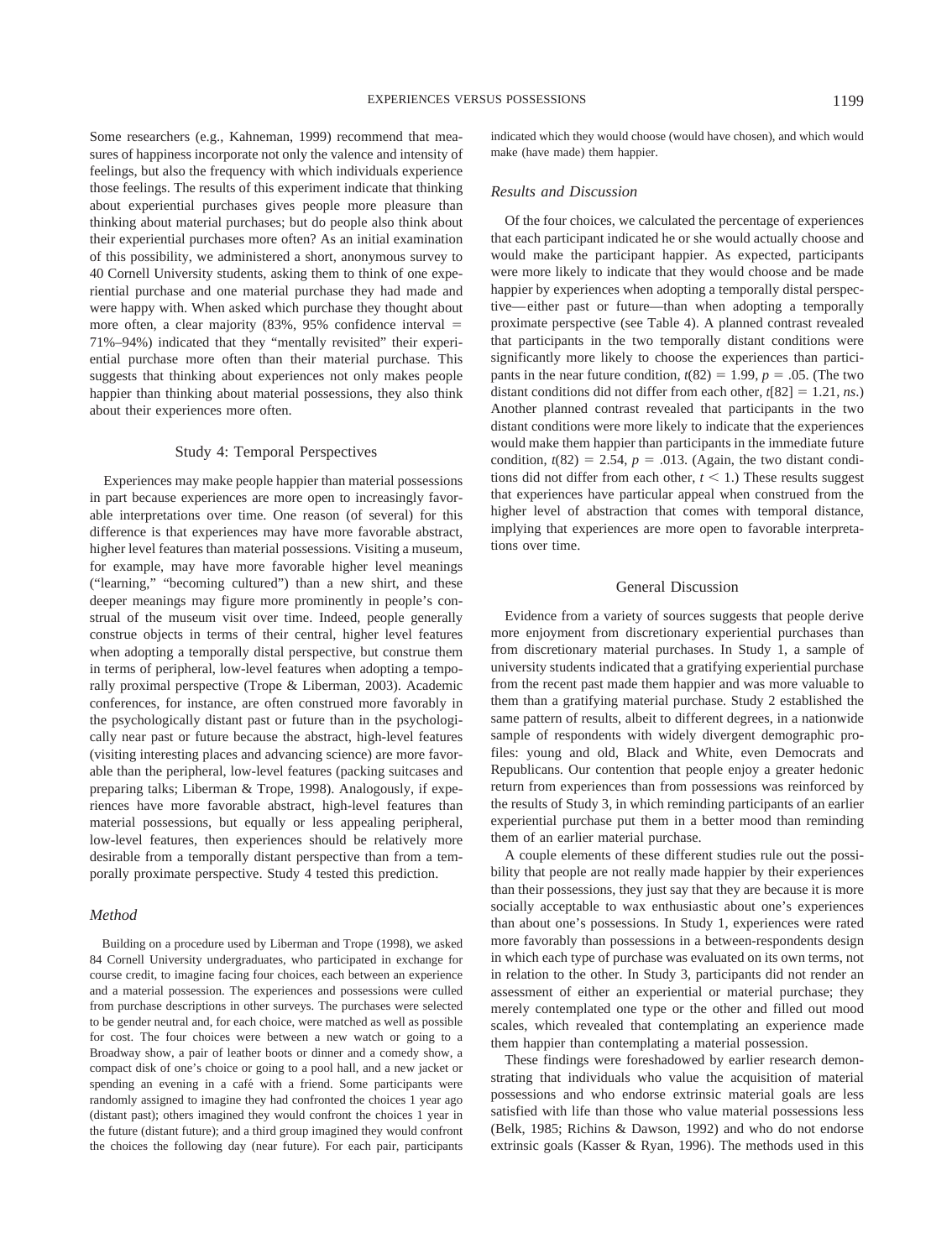| Table 4 |                                |
|---------|--------------------------------|
|         | Study 4: Temporal Perspectives |

| Temporal perspective |        | Evaluation       |
|----------------------|--------|------------------|
|                      | Choice | <b>Happiness</b> |
| Distant past         | 64%    | 72%              |
| Near future          | 50%    | 58%              |
| Distant future       | 57%    | 68%              |

*Note.* Average percentage of respondents' choices favoring an experience over a matched possession and average percentage of participants' responses indicating that the experience would make them happier than the possession, from three temporal perspectives.

earlier work make it impossible to know whether the pursuit of materialistic goals makes people less happy or whether people who are less happy tend to pursue materialistic goals. Such is not the case with the present research: Here the methods strongly suggest that experiential purchases yield greater happiness than material purchases.

## *Three Causes*

Why do experiential purchases make people happier than material purchases? There are at least three possibilities, each of which may be a phenomenon worthy of further investigation in its own right.

*Experiences are more open to positive reinterpretation.* Experiences are more open than material possessions to increasingly favorable interpretations and evaluations with the passage of time. In Study 4, participants were more likely to prefer experiences over possessions when thinking about having one or the other in either the distant past or the distant future as opposed to the near future. Because people who adopt temporally distant perspectives construe objects in terms of higher level features (Trope & Liberman, 2003), this pattern suggests that the higher level features of experiences are more favorable than the higher level features of material possessions.

Another reason why experiences may be viewed more favorably over time is that people are less constrained in their retrospective evaluations of experiences. One of the core findings of subjective well-being research is that people adapt to material advances, requiring continued increases to achieve the same level of satisfaction (Brickman, Coates, & Janoff-Bulman, 1978; Frederick & Loewenstein, 1999). Previous experiences, in contrast, exist only as mental representations. As one forgets incidental annoyances and distractions that detract from online enjoyment, these mental representations can be sharpened, leveled, embellished, and reconfigured to create a much rosier retrospective view than the event enjoyed originally (Mitchell, Thompson, Peterson, & Cronk, 1997). A hiker may view a grueling trip through Alaskan wilderness more favorably with the passage of time (and the healing of blisters) than while bushwhacking, in the here-and-now, through patches of devil's club. As one of our survey respondents realized, "material possessions, they sort of become part of the background; experiences just get better with time."

*Experiences are more central to one's identity.* A person's life is quite literally the sum of his or her experiences. The accumulation of rich experiences thus creates a richer life. The same cannot be said of material possessions. As important and gratifying as they sometimes are, they usually remain "out there," separate from the individual who attained them. Experiences, then, can provide greater hedonic value because they contribute so much more to the construction of the self than material possessions.

Even when both experiences and possessions contribute to a person's identity, they tend to do so in different ways and to different effect. People's acquisitions can say a great deal about who they are (Belk, 1988), and people often display purchases as a signal to others (and to themselves) of desired identities (Richins, 1994). Because there is a negative stereotype of "materialistic" people (Fournier & Richins, 1991), the acquisition and display of material possessions may lead people to apply this negative stereotype to themselves. And because there is a positive stereotype associated with "experiential" people (Van Boven & Gilovich, 2003), the acquisition of experiences may lead people to view themselves in a favorable light. Furthermore, experiences may contribute more favorably to one's identity because they satisfy intrinsic goals relating to personal growth (Kasser & Ryan, 1996) more than material possessions do and are therefore more selfactualizing (Maslow, 1943).

As an initial examination of whether experiences are more closely associated with people's identity, we asked 76 adults (42% male;  $M$  age  $= 36.25$  years) at shopping malls in upstate New York and in New Jersey, and professors and staff at Cornell University, to think of one experiential purchase and one material purchase they had been happy with. We asked respondents whether their experiential or material purchases had played a greater role in defining "who you are" in life. Most (89%, 95% confidence interval  $= 82\% - 96\%$  indicated that their experiential purchases were more self-defining than their material purchases.

*Experiences have greater "social value."* A final reason that experiences make people happier than possessions is that they are more pleasurable to talk about and they more effectively foster successful social relationships, which are closely associated with happiness (e.g., Diener & Seligman, 2002). For one thing, experiences may be inherently more social than material possessions (consider dining, dancing, and dating vs. shirts, sweaters, and silverware). Furthermore, because experiences are more likely to have a typical narrative structure with a beginning, middle, and end, both listeners and storytellers may enjoy conversing about experiences more than about possessions. And because being "materialistic" is viewed negatively whereas being "experiential" is viewed positively, telling stories about experiences one has acquired may portray the storyteller in a more favorable light than telling stories about acquired possessions.

In one examination of these possibilities, university students had a conversation with another student regarding either experiential or material purchases they had made and were happy with. Those who had been asked to discuss experiential purchases were more likely than those who discussed material purchases to say that they liked each other more, that they enjoyed talking to each other more, and were more interested in pursuing a friendship with the other discussant (Van Boven & Gilovich, 2003).

# *Limitations*

Although the present research tests ideas advanced by philosophers and social theorists for some time, it is also preliminary. Our theorizing and research doubtless overlooks important complexities that future research will discover about the relationship be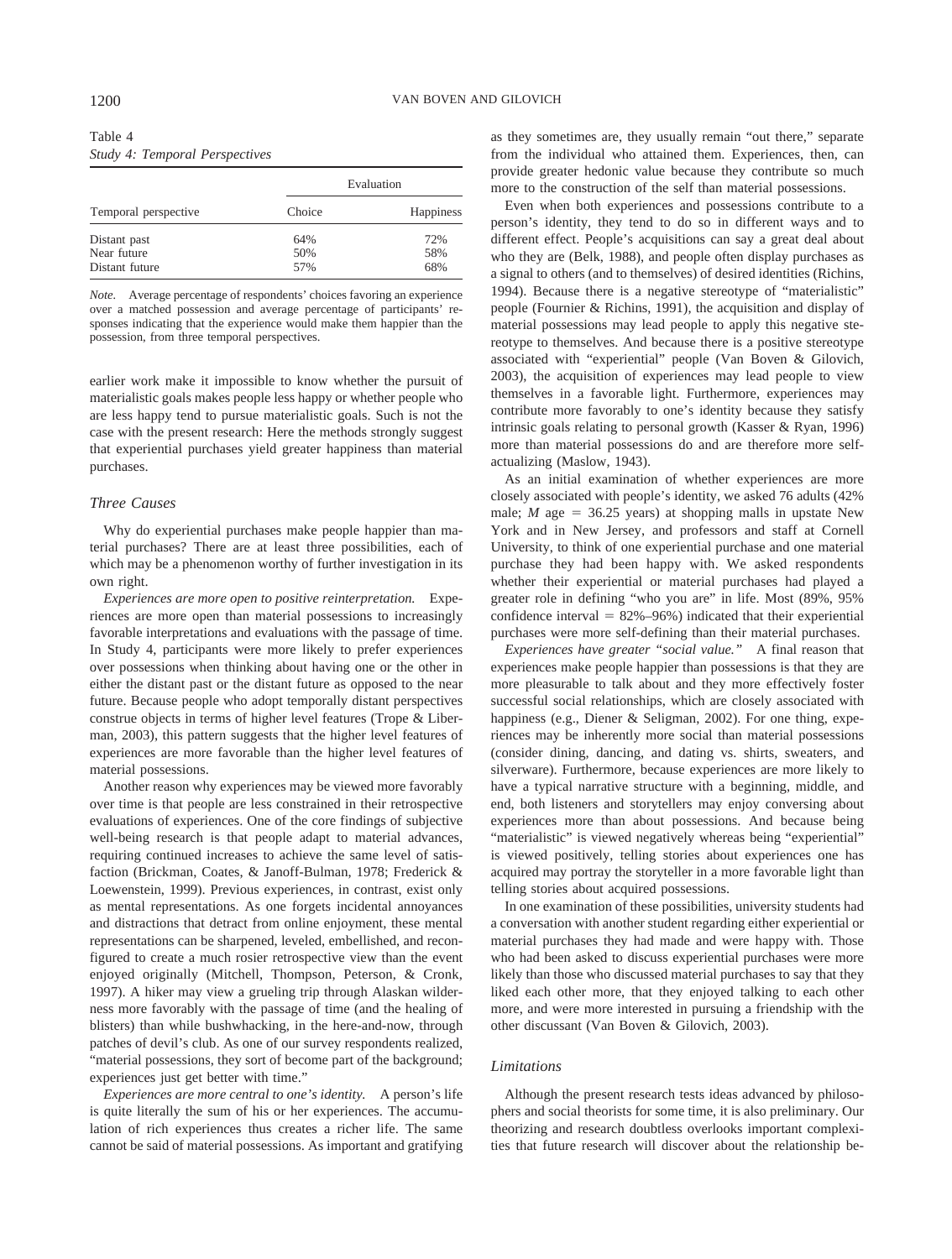tween the allocation of discretionary resources and well-being. In any attempt to apply our findings to daily life, then, at least five boundaries and limitations should be kept in mind.

First, as mentioned earlier, the distinction between experiential and material purchases is not always clear-cut. Many material purchases, such as patios, pianos, and Porsches, enable gratifying experiences. And even some that do not, such as washing machines, dishwashers, and sprinkling systems, nonetheless free up time for experiences that would otherwise be spent on drudgery. It should be noted, however, that material purchases often merely replace fully functioning existing items with a newer version of the same—buying yet another new pair of slacks, tearing up the bathroom linoleum to put in tile, or trading in the 3-year-old family sedan for this year's model. It is unclear what experiential gain purchases such as these provide. Still, the existence of such ambiguous cases does raise some important questions for future research. Is it the case, for example, that material possessions that afford new life experiences tend to make people happier than those that do not? Or, do material possessions that are instrumental in the achievement of experiences make people happier than those "terminal" possessions, such as jewelry and most clothing, that tend to be ends in themselves (Csikszentmihalyi & Rochberg-Halton, 1981; Fournier & Richins, 1991)?

Second, there may be important exceptions to the rule that experiences make people happier than material possessions. Some possessions, for example, might be imbued with sentimental value (an heirloom or wedding ring) that provides many of the same gratifications as most experiences. And some experiences (eating out frequently or going to the movies regularly) might be prone to the same adaptation processes that limit the hedonic value of most possessions.

Third, our results do not indicate that material possessions do not make people happy. Although many social critics have noted the futility of trying to achieve happiness through the narrow pursuit of material gain (Frank, 1999; Schor, 2000), the careful and measured acquisition of material possessions can no doubt advance one's happiness. Our findings suggest, simply, that a person would be made happier by investing in life experiences more than material possessions.

Fourth, we wish to reiterate that our research concerns the allocation of discretionary resources in the pursuit of happiness. Our findings do not imply that people should forgo basic needs such as adequate clothing, housing, or nourishment in pursuit of life experiences. The present topic may thus be most relevant to those with the resources to meet their basic needs, and the luxury of pondering whether to spend the surplus on experiences or possessions. Still, it is worth considering where, exactly, to draw the line between necessities and luxuries. Are new automobiles, name brand clothing, and home entertainment systems necessary? Or should these possessions be forgone to allow for more experiential acquisitions? The answers to these questions may shed light on how best to pursue "the good life" and maximize well-being.

Finally, much of the evidence we have presented involves people's summary judgments of the happiness they have derived from their experiences and possessions. What people recall about their enjoyment of an object or an event, of course, may not map on perfectly to their actual "online" enjoyment. Kahneman (1999) has shown, for example, that recollections of earlier hedonic experiences are dominated by a "peak-end" rule—that is, by what the experience was like at its best (or worst) and what it was like

at the end. If experiences offer a higher peak experience, and possessions provide more sustained gratification with a lesser peak, then people may mistakenly recall that their experiences gave them greater overall pleasure. This is a viable possibility that should be examined in subsequent research. It should be noted, however, that the pleasure we derive from our anticipations and recollections of events are a substantial part of our online experience (Elster & Loewenstein, 1992). Our enjoyment of both experiences and possessions extend in time: We enjoy their anticipation, and, as illustrated by Study 3, further "consume" their recollection. If, as Study 4 suggests, experiences are more enjoyable than possessions with foresight and hindsight, that fact should not be brushed aside as a distortion of our true experience: It *is* our experience.

#### Conclusion

Psychological research can inform our understanding of everyday life and suggest ways to improve it. We believe that the present research does both. We have shown that, for a variety of reasons, experiential purchases make people happier than material purchases. These findings have implications both for individuals' resource allocations, and for the allocation of resources by communities. Experiences cannot be acquired if they are not available: One cannot ski if there are no slopes, hike if there are no trails, or enjoy the arts if they are not funded. Our research suggests that individuals will live happier lives if they invest in experiences more than material possessions. By the same token, communities will have happier citizens if they make available an abundance of experiences to be acquired. Both individuals and communities would thus do well to heed the slogan of the Center for the New American Dream: "More fun, less stuff!"

#### References

- Aristotle. (1996). The politics. In S. Everson (Ed.) & J. Barnes (Trans.), *Aristotle: The politics and the constitution of Athens* (pp. 9–207). Cambridge, England: Cambridge University Press.
- Belk, R. W. (1985). Materialism: Trait aspects of living in the material world. *Journal of Consumer Research, 14,* 113–127.
- Belk, R. W. (1988). Possessions and the extended self. *Journal of Consumer Research, 15,* 139–168.
- Brickman, P., Coates, D., & Janoff-Bulman, R. (1978). Lottery winners and accident victims: Is happiness relative? *Journal of Personality and Social Psychology, 2,* 173–179.
- Csikszentmihalyi, M., & Rochberg-Halton, E. (1981). *The meaning of things: Domestic symbols and the self.* New York: Cambridge University Press.
- Costa, P., & McCrae, R. R. (1980). Influence of extraversion and neuroticism on subjective well-being: Happy and unhappy people. *Journal of Personality and Social Psychology, 38,* 668–678.
- Deci, E. L., & Ryan, R. M. (1985). *Intrinsic motivation and selfdetermination in human behavior.* New York: Plenum Press.
- Dhar, R., & Wertenbroch, K. (2000). Consumer choice between hedonic and utilitarian goods. *Journal of Marketing Research, 37,* 60–71.
- Diener, E., & Seligman, M. E. P. (2002). Very happy people. *Psychological Science, 13,* 81–84.
- Elster, J., & Loewenstein, G. (1992). Utility from memory and anticipation. In G. Loewenstein & J. Elster (Eds.), *Choice over time* (pp. 213–234). New York: Russell Sage Foundation.
- Forgas, J. P. (1999). On feeling good and being rude: Affective influences on language use and request formulations. *Journal of Personality and Social Psychology, 76,* 928–939.